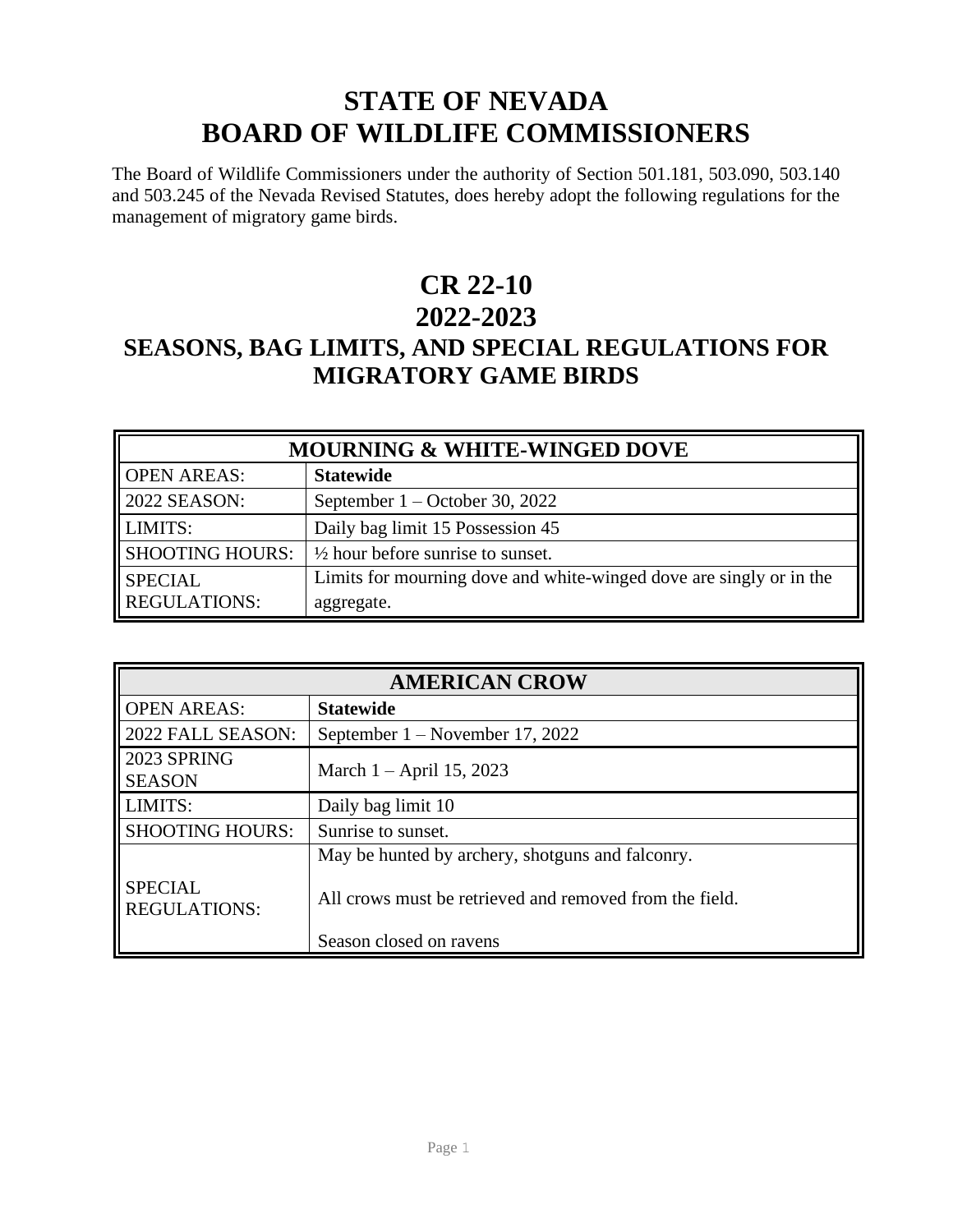**Note regarding Waterfowl Zone designations: NORTHEAST ZONE:** Elko, Eureka, Lander & White Pine Counties **NORTHWEST ZONE:** Carson City, Churchill, Douglas, Humboldt, Lyon, Mineral, Pershing, Storey & Washoe Counties **SOUTH ZONE:** Esmeralda, Lincoln, Nye & Clark Counties

| <b>DUCKS AND MERGANSERS</b>                                           |                                                                     |  |
|-----------------------------------------------------------------------|---------------------------------------------------------------------|--|
| <b>OPEN AREAS:</b>                                                    | <b>NORTHEAST ZONE</b>                                               |  |
| 2022-23 SEASON:                                                       | September 24, 2022 – November 29, 2022                              |  |
|                                                                       | December 10, 2022 – January 16, 2023                                |  |
| <b>OPEN AREAS:</b>                                                    | <b>NORTHWEST ZONE</b>                                               |  |
| 2022-23 SEASON:                                                       | October 15, 2022 – January 8, 2023                                  |  |
|                                                                       | January 11, 2023– January 29, 2023                                  |  |
| <b>OPEN AREAS:</b>                                                    | <b>SOUTH ZONE – (except the Moapa Valley)</b>                       |  |
| 2022-23 SEASON:                                                       | October 15, 2022 – October 23, 2022                                 |  |
|                                                                       | October 26, 2022– January 29, 2023                                  |  |
| <b>OPEN AREAS:</b>                                                    | <b>SOUTH ZONE – Moapa Valley to the confluence of the Muddy and</b> |  |
|                                                                       | <b>Virgin Rivers</b>                                                |  |
| 2022-23 SEASON:                                                       | October 29, 2022 - January 29, 2023                                 |  |
| LIMITS (daily / possession)                                           |                                                                     |  |
| <b>General Duck Limits:</b>                                           | 7/21                                                                |  |
| Included within the general duck limit, but not to include more than: |                                                                     |  |
| Pintail:                                                              | 1/3                                                                 |  |
| Hen Mallard/Mexican                                                   | 2 hen mallards or Mexican ducks.                                    |  |
| duck                                                                  |                                                                     |  |
| Redhead:                                                              | 2/6                                                                 |  |
| Canvasback:                                                           | 2/6                                                                 |  |
| Shooting hours:                                                       | $\frac{1}{2}$ hour before sunrise to sunset                         |  |
| <b>Special Regulations:</b>                                           | Open to Nonresidents                                                |  |

| <b>SCAUP</b> (Lesser and Greater) |                                                              |
|-----------------------------------|--------------------------------------------------------------|
| <b>OPEN AREAS:</b>                | <b>NORTHEAST ZONE</b>                                        |
| 2022-23 SEASON:                   | September 24, 2022 – November 29, 2022                       |
|                                   | December 10, 2022 – December 28, 2022                        |
| <b>OPEN AREAS:</b>                | <b>NORTHWEST ZONE</b>                                        |
| 2022-23 SEASON:                   | November 3, 2022 – January 8, 2023                           |
|                                   | January 11, 2023– January 29, 2023                           |
| <b>OPEN AREAS:</b>                | <b>SOUTH ZONE – (except the Moapa Valley)</b>                |
| 2022-23 SEASON:                   | November 5, 2022 – January 29, 2023                          |
| <b>OPEN AREAS:</b>                | SOUTH ZONE - Moapa Valley to the confluence of the Muddy and |
|                                   | <b>Virgin Rivers</b>                                         |
| 2022-23 SEASON:                   | November 5, 2022 – January 29, 2023                          |
| LIMITS (daily/possession):        | 2/6 (Included within general duck limit, not in addition to) |
| Shooting hours:                   | $\frac{1}{2}$ hour before sunrise to sunset                  |
| <b>Special Regulations:</b>       | <b>Open to Nonresidents</b>                                  |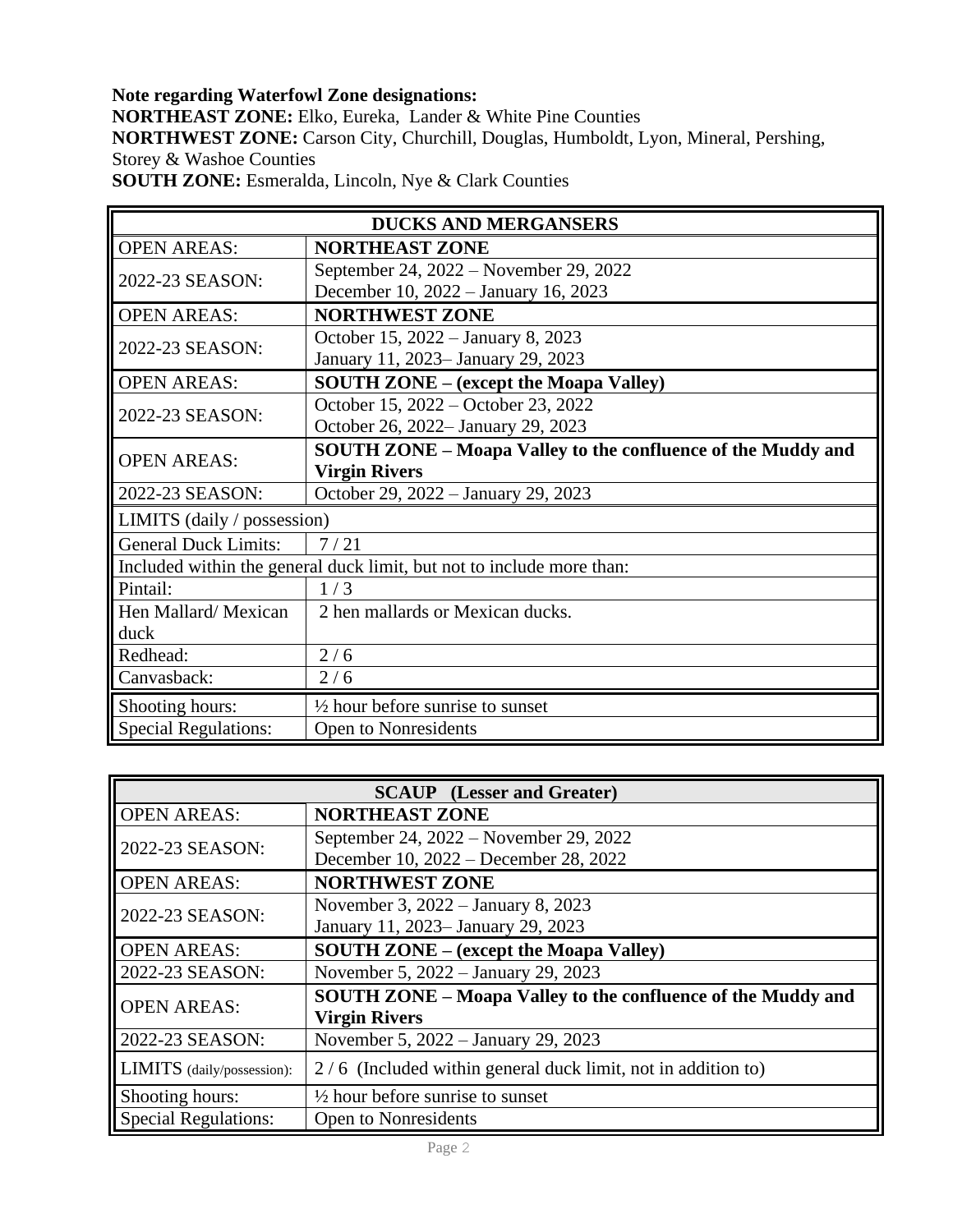| <b>SPECIAL YOUTH WATERFOWL HUNT</b>   |                                                                                                                                                                            |
|---------------------------------------|----------------------------------------------------------------------------------------------------------------------------------------------------------------------------|
| <b>OPEN AREAS:</b>                    | <b>NORTHEAST ZONE</b>                                                                                                                                                      |
| 2022-23 SEASON:                       | September 17 & 18, 2022                                                                                                                                                    |
| <b>OPEN AREAS:</b>                    | <b>NORTHWEST ZONE</b>                                                                                                                                                      |
| 2022-23 SEASON:                       | October 1, 2022 & February 11, 2023                                                                                                                                        |
| <b>OPEN AREAS:</b>                    | SOUTH ZONE (including the Moapa Valley portion of the Overton<br><b>Wildlife Management Area)</b>                                                                          |
| 2022-23 SEASON:                       | February 11 & 12, 2023                                                                                                                                                     |
| <b>OPEN AREAS:</b>                    | Moapa Valley portion of the Overton Wildlife Management Area.                                                                                                              |
| 2022-23 SEASON:                       | October 22, 2022                                                                                                                                                           |
|                                       | Daily bag limit is the same as that for the general season for ducks,<br>mergansers, scaup, snipe, geese, coots and moorhens.                                              |
|                                       | Youth hunters possessing a valid Nevada Swan Permit may hunt swans<br>in open swan areas (see swan regulation), provided the trumpeter swan<br>quota has not been reached. |
| LIMITS:                               | Limits singly or in the aggregate for Canada geese and Brant.                                                                                                              |
|                                       | Limits singly or in the aggregate for Snow and Ross' geese.                                                                                                                |
|                                       | Snow and Ross' geese are closed in Ruby Valley within Elko and<br>White Pine Counties.                                                                                     |
| <b>SHOOTING HOURS:</b>                | $\frac{1}{2}$ hour before sunrise to sunset                                                                                                                                |
| <b>SPECIAL</b><br><b>REGULATIONS:</b> | Open to hunters 17 years of age or younger.                                                                                                                                |
|                                       | Youth hunters 16 years of age and older must possess a federal duck<br>stamp.                                                                                              |
|                                       | Youth must be accompanied by an adult who is at least 18 years old.                                                                                                        |
|                                       | Adults are not allowed to hunt during this season.                                                                                                                         |
|                                       | Open to Nonresidents.                                                                                                                                                      |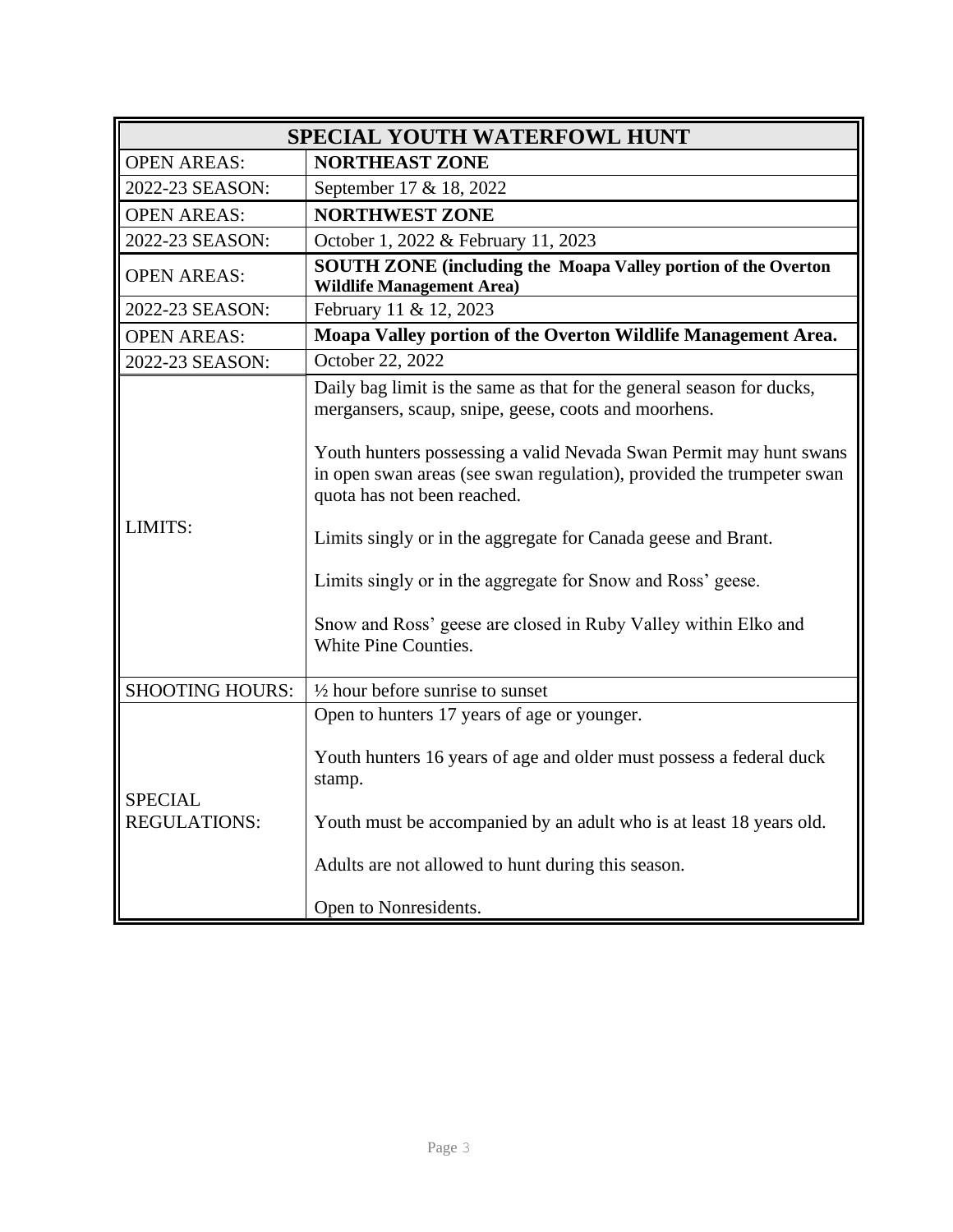| <b>COOTS AND GALLINULES</b> |                                                                 |
|-----------------------------|-----------------------------------------------------------------|
| <b>OPEN AREAS:</b>          | <b>NORTHEAST ZONE</b>                                           |
| 2022-23 SEASON:             | September 24, 2022 – November 29, 2022                          |
|                             | December 10, 2022 - January 16, 2023                            |
| <b>OPEN AREAS:</b>          | <b>NORTHWEST ZONE</b>                                           |
| 2022-23 SEASON:             | October 15, 2022 – January 8, 2023                              |
|                             | January 11, 2023– January 29, 2023                              |
| <b>OPEN AREAS:</b>          | <b>SOUTH ZONE – (except the Moapa Valley)</b>                   |
| 2022-23 SEASON:             | October 15, 2022 – October 23, 2022                             |
|                             | October 26, 2022– January 29, 2023                              |
| <b>OPEN AREAS:</b>          | <b>SOUTH ZONE - Moapa Valley to the confluence of the Muddy</b> |
|                             | and Virgin Rivers                                               |
| 2022-23 SEASON:             | October 29, 2022 - January 29, 2023                             |
| LIMITS                      | 25/75                                                           |
| (daily/possession):         |                                                                 |
| Shooting hours:             | $\frac{1}{2}$ hour before sunrise to sunset                     |
| <b>Special Regulations:</b> | <b>Open to Nonresidents</b>                                     |

| <b>SNIPE</b>                |                                                                 |
|-----------------------------|-----------------------------------------------------------------|
| <b>OPEN AREAS:</b>          | <b>NORTHEAST ZONE</b>                                           |
| 2022-23 SEASON:             | September 24, 2022 – November 29, 2022                          |
|                             | December 10, 2022 – January 16, 2023                            |
| <b>OPEN AREAS:</b>          | <b>NORTHWEST ZONE</b>                                           |
|                             | October 15, 2022 – January 8, 2023                              |
| 2022-23 SEASON:             | January 11, 2023– January 29, 2023                              |
| <b>OPEN AREAS:</b>          | <b>SOUTH ZONE – (except the Moapa Valley)</b>                   |
| 2022-23 SEASON:             | October 15, 2022 – October 23, 2022                             |
|                             | October 26, 2022– January 29, 2023                              |
| <b>OPEN AREAS:</b>          | <b>SOUTH ZONE – Moapa Valley to the confluence of the Muddy</b> |
|                             | and Virgin Rivers                                               |
| 2022-23 SEASON:             | October 29, 2022 - January 29, 2023                             |
| LIMITS (daily/possession):  | 8/24                                                            |
| Shooting hours:             | $\frac{1}{2}$ hour before sunrise to sunset                     |
| <b>Special Regulations:</b> | Open to Nonresidents                                            |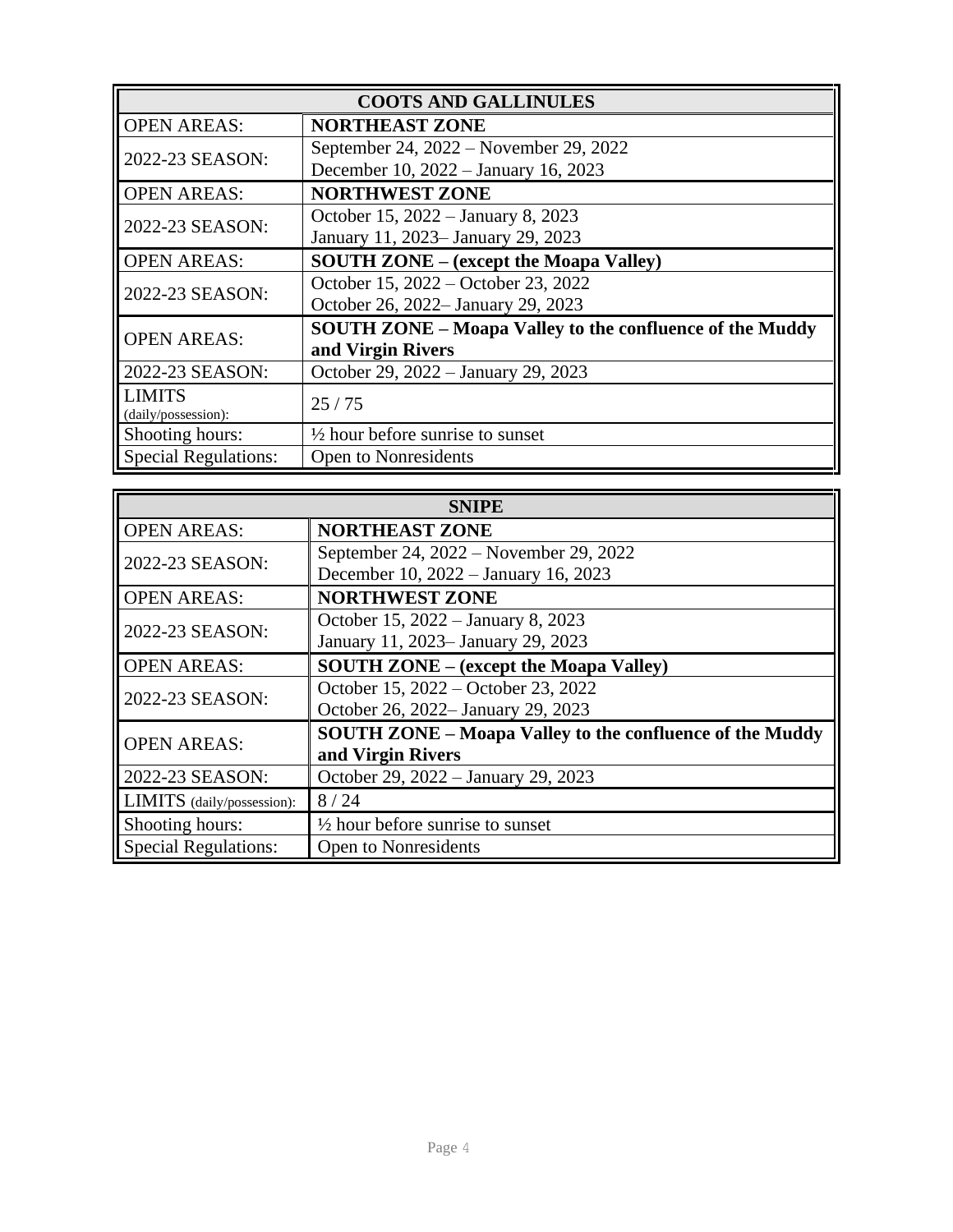| <b>CANADA GEESE AND BRANT</b> |                                                                 |
|-------------------------------|-----------------------------------------------------------------|
| <b>OPEN AREAS:</b>            | <b>NORTHEAST ZONE</b>                                           |
| 2022-23 SEASON:               | September 24, 2022 – November 29, 2022                          |
|                               | December 10, 2022 – January 16, 2023                            |
| <b>OPEN AREAS:</b>            | <b>NORTHWEST ZONE</b>                                           |
|                               | October 15, 2022 – January 8, 2023                              |
| 2022-23 SEASON:               | January 11, 2023– January 29, 2023                              |
| <b>OPEN AREAS:</b>            | <b>SOUTH ZONE – (except the Moapa Valley)</b>                   |
| 2022-23 SEASON:               | October 15, 2022 – October 23, 2022                             |
|                               | October 26, 2022- January 29, 2023                              |
| <b>OPEN AREAS:</b>            | <b>SOUTH ZONE - Moapa Valley to the confluence of the Muddy</b> |
|                               | and Virgin Rivers                                               |
| 2022-23 SEASON:               | October 29, 2022 - January 29, 2023                             |
| Limits (daily/possession)     | $5/15$                                                          |
| Shooting hours:               | $\frac{1}{2}$ hour before sunrise to sunset                     |
| <b>Special Regulations:</b>   | <b>Open to Nonresidents</b>                                     |

| <b>WHITE-FRONTED GEESE</b>  |                                                                 |
|-----------------------------|-----------------------------------------------------------------|
| <b>OPEN AREAS:</b>          | <b>NORTHEAST ZONE</b>                                           |
| 2022-23 SEASON:             | September 24, 2022 – November 29, 2022                          |
|                             | December 10, 2022 – January 16, 2023                            |
| <b>OPEN AREAS:</b>          | <b>NORTHWEST ZONE</b>                                           |
| 2022-23 SEASON:             | October 15, 2022 - January 8, 2023                              |
|                             | January 11, 2023– January 29, 2023                              |
| <b>OPEN AREAS:</b>          | <b>SOUTH ZONE - (except the Moapa Valley)</b>                   |
| 2022-23 SEASON:             | October 15, 2022 – October 23, 2022                             |
|                             | October 26, 2022– January 29, 2023                              |
| <b>OPEN AREAS:</b>          | <b>SOUTH ZONE - Moapa Valley to the confluence of the Muddy</b> |
|                             | and Virgin Rivers                                               |
| 2022-23 SEASON:             | October 29, 2022 - January 29, 2023                             |
| Limits (daily/possession)   | 10/30                                                           |
| Shooting hours:             | $\frac{1}{2}$ hour before sunrise to sunset                     |
| <b>Special Regulations:</b> | <b>Open to Nonresidents</b>                                     |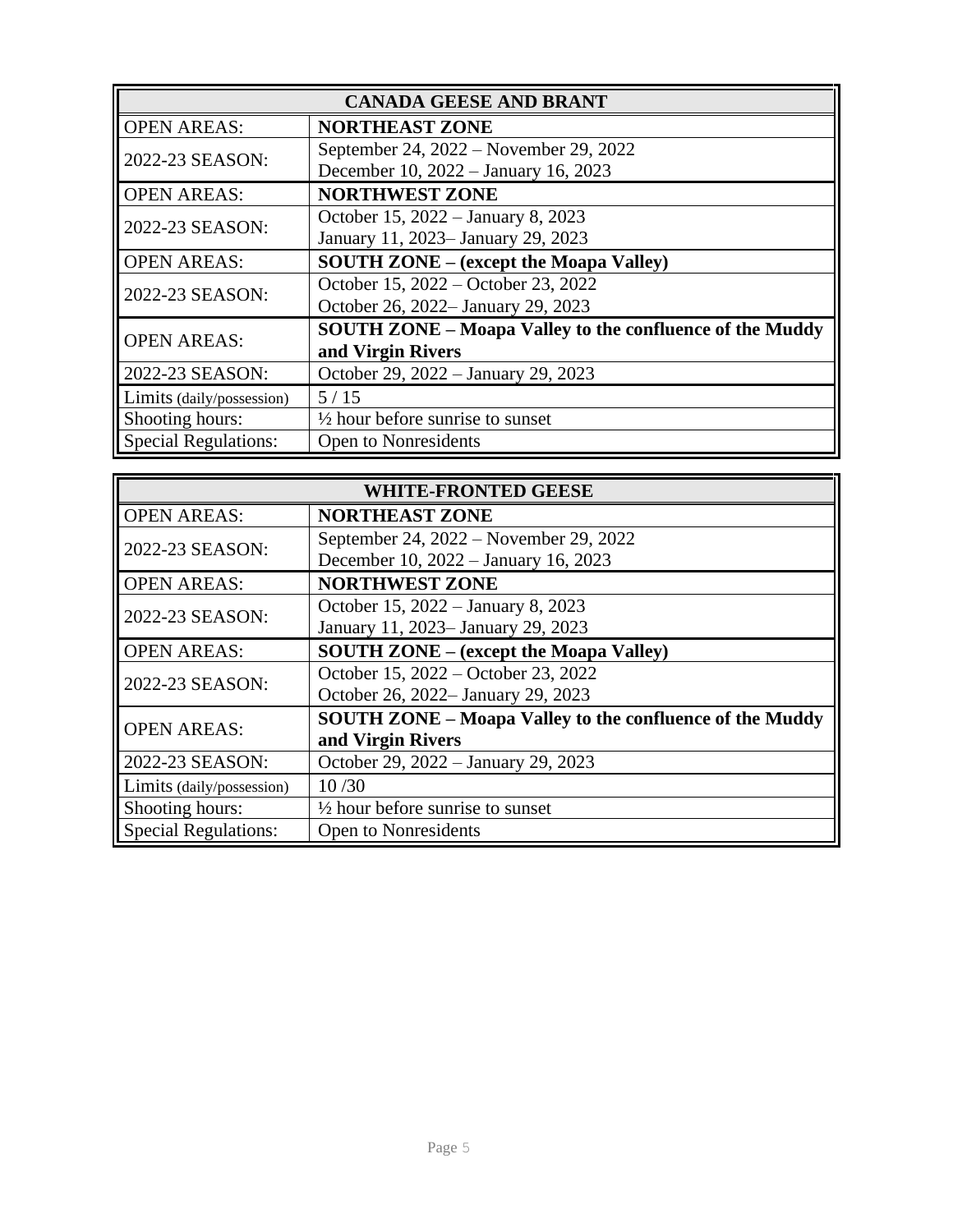| <b>SNOW AND ROSS' GEESE</b> |                                                                          |
|-----------------------------|--------------------------------------------------------------------------|
| <b>OPEN AREAS:</b>          | <b>NORTHEAST ZONE</b>                                                    |
| 2022-23 SEASON:             | September 24, 2022 – November 29, 2022                                   |
|                             | December 10, 2022 – January 16, 2023                                     |
| <b>OPEN AREAS:</b>          | <b>NORTHWEST ZONE</b>                                                    |
|                             | November 5, 2022 – January 8, 2023                                       |
| 2022-23 SEASON:             | January 11, 2023– January 29, 2023                                       |
|                             | February 18, 2023 – March 10, 2023                                       |
| <b>OPEN AREAS:</b>          | <b>SOUTH ZONE – (except the Moapa Valley)</b>                            |
| 2022-23 SEASON:             | October 15, 2022 – October 23, 2022                                      |
|                             | October 26, 2022– January 29, 2023                                       |
| <b>OPEN AREAS:</b>          | <b>SOUTH ZONE – Moapa Valley to the confluence of the Muddy</b>          |
|                             | and Virgin Rivers                                                        |
| 2022-23 SEASON:             | October 29, 2022 – January 29, 2023                                      |
| Limits (daily/possession)   | 20/60                                                                    |
| Shooting hours:             | $\frac{1}{2}$ hour before sunrise to sunset                              |
| <b>Special Regulations:</b> | Open to Nonresidents                                                     |
|                             | CLOSED: Ruby Valley within Elko and White Pine Counties                  |
|                             | CLOSED: The following WMAs are closed during the February 18, 2023       |
|                             | - March 10, 2023 season: Mason Valley and Scripps/Washoe State Park.     |
| <b>Special Regulations:</b> | Restrictions on three shotshell capacity and recorded or amplified bird  |
|                             | calls do not apply during the light goose season from February 18, 2023  |
|                             | until March 10, 2023 (Three shotshell capacity remains in effect on open |
|                             | Nevada Wildlife Management Areas)                                        |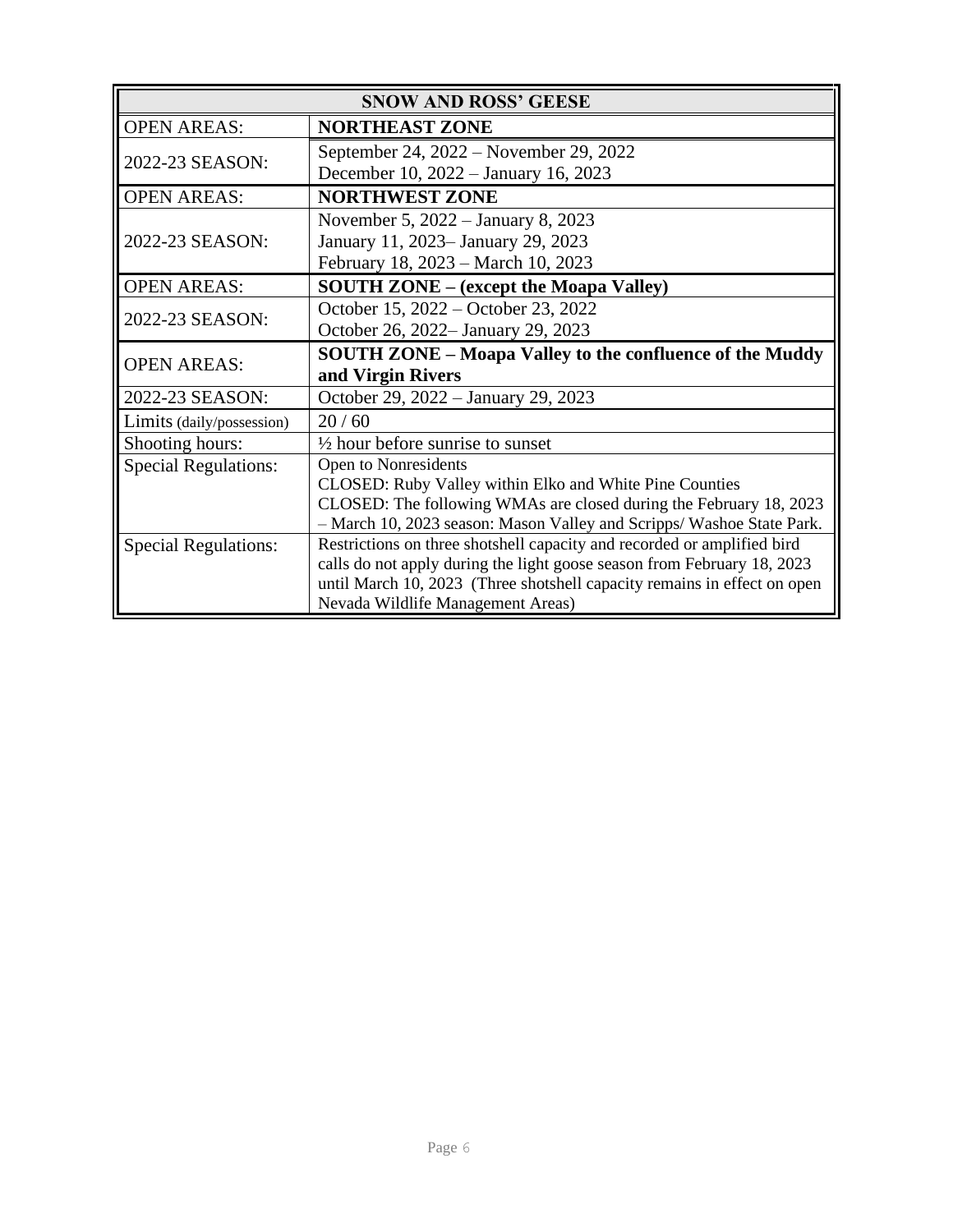| <b>FALCONRY SEASONS FOR MIGRATORY GAME BIRDS</b> |                                                                            |
|--------------------------------------------------|----------------------------------------------------------------------------|
| <b>OPEN AREAS:</b>                               | <b>NORTHEAST ZONE</b>                                                      |
|                                                  | September 24, 2022 – November 29, 2022                                     |
| 2022-23 SEASON:                                  | December 10, 2022 – January 16, 2023                                       |
| <b>OPEN AREAS:</b>                               | <b>NORTHWEST ZONE</b>                                                      |
| 2022-23 SEASON:                                  | October 15, 2022 – January 8, 2023                                         |
|                                                  | January 11, 2023– January 29, 2023                                         |
| <b>OPEN AREAS:</b>                               | <b>SOUTH ZONE – (except the Moapa Valley)</b>                              |
| 2022-23 SEASON:                                  | October 15, 2022 – October 23, 2022                                        |
|                                                  | October 26, 2022– January 29, 2023                                         |
| <b>OPEN AREAS:</b>                               | <b>SOUTH ZONE – Moapa Valley to the confluence of the Muddy</b>            |
|                                                  | and Virgin Rivers                                                          |
| 2022-23 SEASON:                                  | October 29, 2022 – January 29, 2023                                        |
| Limits (daily/possession)                        | 3/9                                                                        |
| Hunting hours:                                   | $\frac{1}{2}$ hour before sunrise to sunset                                |
| <b>Special Regulations:</b>                      | Migratory birds allowed for take include: geese, ducks, mergansers, coots, |
|                                                  | moorhens and snipe. Limits for all permitted migratory birds are singly or |
|                                                  | in the aggregate.                                                          |
|                                                  | Open to Nonresidents.                                                      |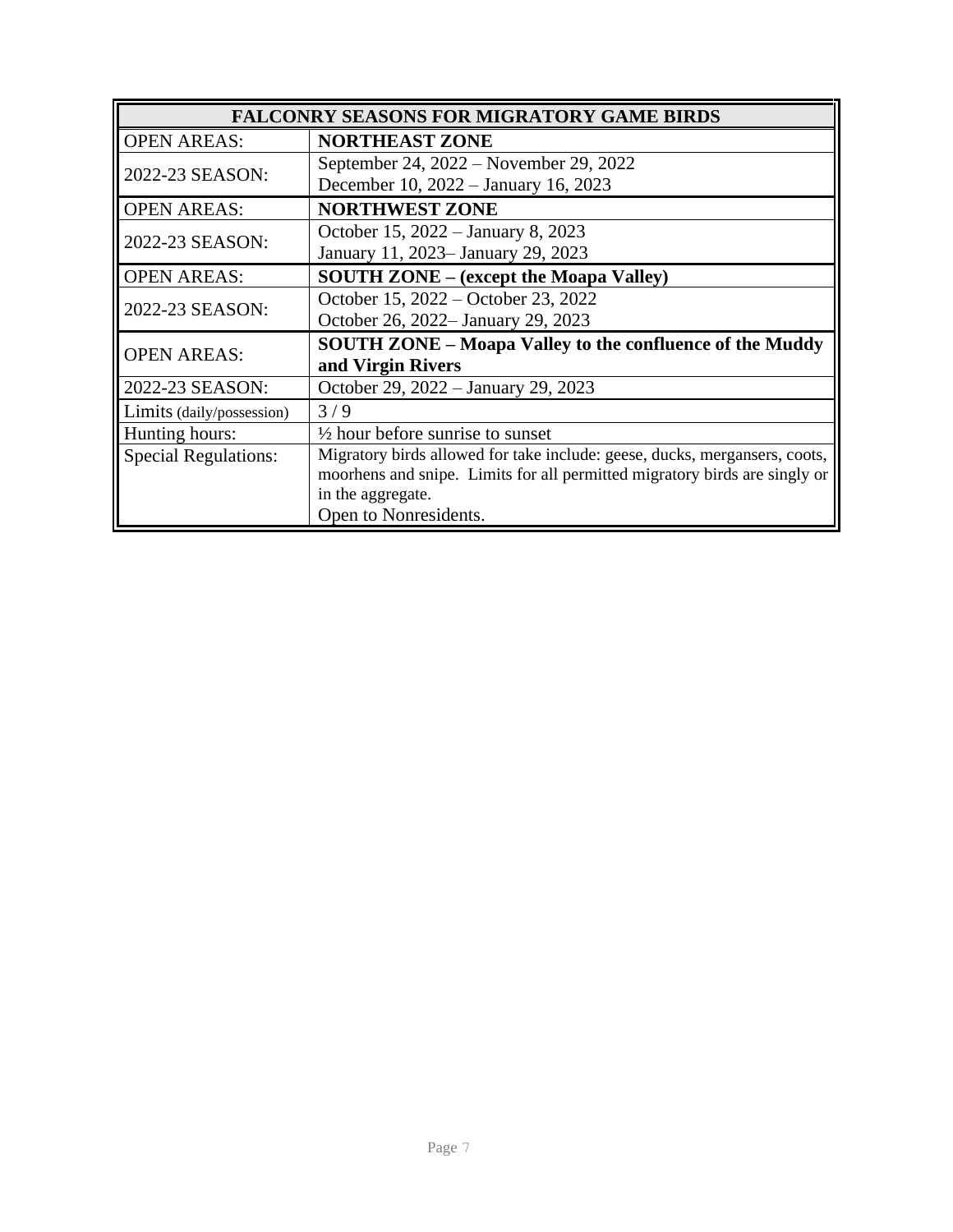| <b>SWAN</b>                 |                                                                                                                                                                                                                                                                                                                                                                                                                                                                                                                                                                                                                                                                                                                                                                                                                                                                                                                                                                                                                                                                                                                                                                                                                                                                                                                                                                                                                                                                                                                                                                                                                                                                                                                                                                               |
|-----------------------------|-------------------------------------------------------------------------------------------------------------------------------------------------------------------------------------------------------------------------------------------------------------------------------------------------------------------------------------------------------------------------------------------------------------------------------------------------------------------------------------------------------------------------------------------------------------------------------------------------------------------------------------------------------------------------------------------------------------------------------------------------------------------------------------------------------------------------------------------------------------------------------------------------------------------------------------------------------------------------------------------------------------------------------------------------------------------------------------------------------------------------------------------------------------------------------------------------------------------------------------------------------------------------------------------------------------------------------------------------------------------------------------------------------------------------------------------------------------------------------------------------------------------------------------------------------------------------------------------------------------------------------------------------------------------------------------------------------------------------------------------------------------------------------|
| <b>OPEN AREAS:</b>          | <b>Churchill, Lyon and Pershing counties</b>                                                                                                                                                                                                                                                                                                                                                                                                                                                                                                                                                                                                                                                                                                                                                                                                                                                                                                                                                                                                                                                                                                                                                                                                                                                                                                                                                                                                                                                                                                                                                                                                                                                                                                                                  |
| 2022-23 SEASON:             | October 15, 2022 – January 8, 2023<br>January 11, 2023- January 29, 2023                                                                                                                                                                                                                                                                                                                                                                                                                                                                                                                                                                                                                                                                                                                                                                                                                                                                                                                                                                                                                                                                                                                                                                                                                                                                                                                                                                                                                                                                                                                                                                                                                                                                                                      |
| <b>LIMITS:</b>              | One swan per swan hunt permit,<br>Maximum two swan hunt permits per season<br>One swan per day                                                                                                                                                                                                                                                                                                                                                                                                                                                                                                                                                                                                                                                                                                                                                                                                                                                                                                                                                                                                                                                                                                                                                                                                                                                                                                                                                                                                                                                                                                                                                                                                                                                                                |
| <b>SHOOTING HOURS:</b>      | $\frac{1}{2}$ hour before sunrise to sunset                                                                                                                                                                                                                                                                                                                                                                                                                                                                                                                                                                                                                                                                                                                                                                                                                                                                                                                                                                                                                                                                                                                                                                                                                                                                                                                                                                                                                                                                                                                                                                                                                                                                                                                                   |
| <b>Special Regulations:</b> | Persons may apply to draw one of the 650 swan hunt permits to be awarded<br>during the application process. Beginning on Monday, August 22, 2022<br>submitted<br>applications<br>be<br>online<br>through<br>may<br>nevada.licensing.kalkomey.com. Hand delivered applications will not be<br>accepted. Permits are to be awarded through an initial drawing. Only one<br>application per individual will be allowed for draw of swan permits.<br>Deadline: Applications must be received by 11:00 p.m. Friday September 9,<br>2022. The release date of draw results will be on or before Friday, September<br>16, 2022.<br>Beginning on Friday, September 23, 2022 any remaining swan hunt permits<br>will be available on a first come, first served basis, online at<br>https://nevada.licensing.kalkomey.com. During the first come, first serve<br>period individuals may purchase a second swan permit for as long as permits<br>remain available or until the swan hunt closes.<br>Successful swan hunters are required to validate their permit pursuant to<br>NAC 502.380, and then present at least the head and neck of their swan<br>to an NDOW agent at selected sites for species verification within three<br>(3) days of harvest. Mandatory inspection sites and requirements will be<br>provided with the swan hunt permits.<br>If a total harvest of ten $(10)$ trumpeter swans is reached, the swan season<br>is closed for the remainder of the season.<br>Open to Non-residents.<br>Residents must possess a valid Nevada hunting or combination license, a<br>Nevada HIP number and a current Federal Migratory Game Bird Hunting<br>Stamp, when required, to hunt swan in Nevada.<br>Nonresidents must possess a valid Nevada Combination license or a |
|                             | Nonresident 1-day Combination license, a Nevada HIP number and a Federal<br>Migratory Waterfowl Stamp, when required, to hunt swan in Nevada.                                                                                                                                                                                                                                                                                                                                                                                                                                                                                                                                                                                                                                                                                                                                                                                                                                                                                                                                                                                                                                                                                                                                                                                                                                                                                                                                                                                                                                                                                                                                                                                                                                 |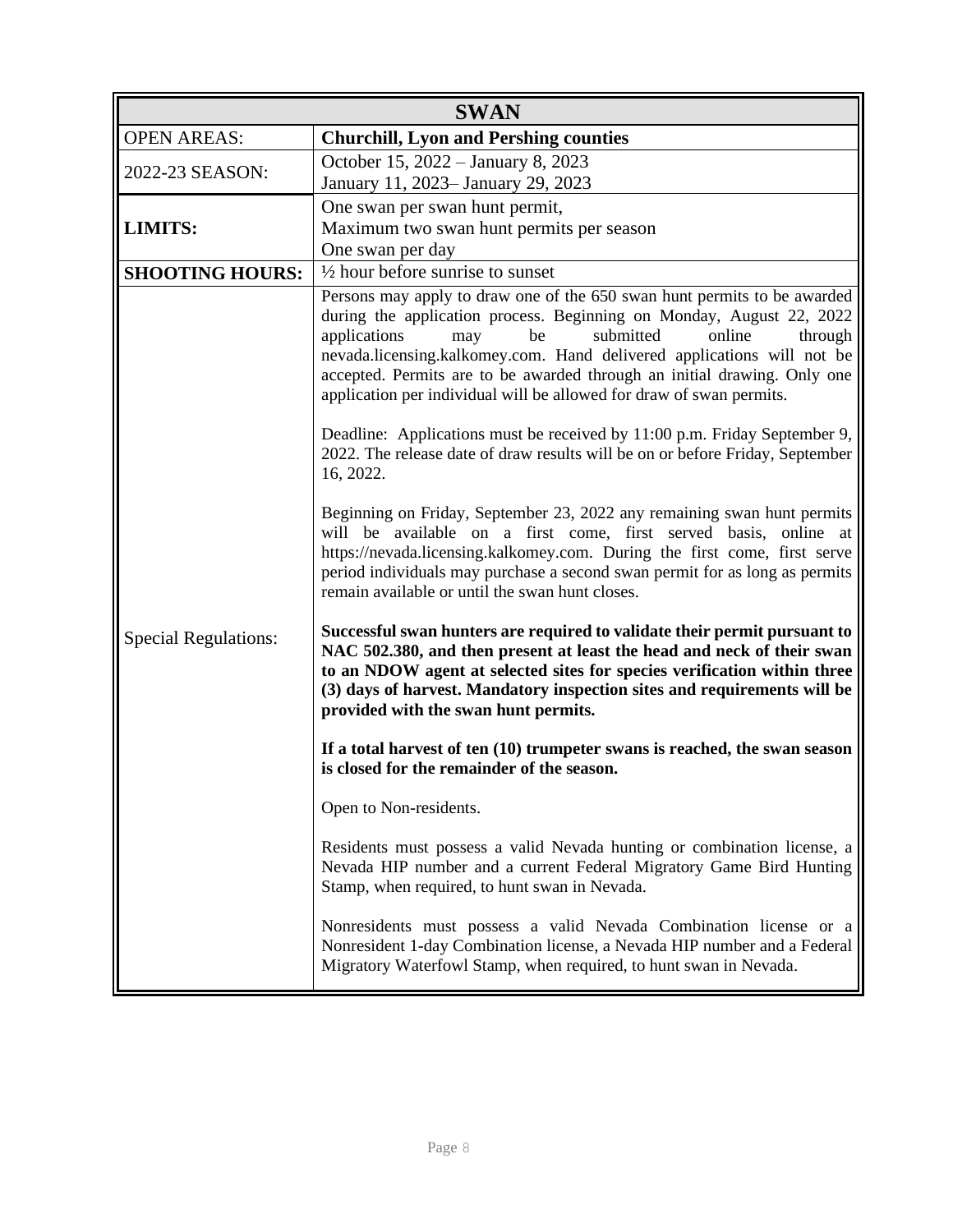## **PUBLIC HUNTING LIMITED ON WILDLIFE MANAGEMENT AREAS AND DESIGNATED STATE LANDS**

#### **ALKALI LAKE WILDLIFE MANAGEMENT AREA (WMA), ARGENTA WMA, BRUNEAU RIVER WMA, CARSON LAKE WMA, FERNLEY WMA, FRANKLIN LAKE WMA, HUMBOLDT WMA, SCRIPPS WMA, STEPTOE VALLEY WMA and WAYNE E. KIRCH WMA**

1. Hunting is allowed every day for wildlife species upon which there is an established open season

## **MASON VALLEY WMA**

- 1. Before or after any waterfowl season, hunting is allowed every day for wildlife species upon which there is an established open season.
- 2. During any waterfowl season open within the hunt zone, hunting is permitted only on:
	- a) Saturdays, Sundays and Wednesdays,
	- b) the following legal State holidays: Nevada Day, Veterans Day, Thanksgiving, Family Day (day after Thanksgiving), Christmas, New Year's Day, and Martin Luther King Day,
	- c) during any youth waterfowl hunt.
	- d) Hunters with a valid turkey tag for the Mason Valley WMA may hunt each day of the established turkey season.

### **FT. CHURCHILL COOLING POND COOPERATIVE WMA**

- 1. The Ft. Churchill Cooperative Cooling Pond Wildlife Cooperative WMA is closed year-round to all hunting.
- 2. From October 1, through the Friday preceding the second Saturday of February, the area shall be closed to trespass.

#### **OVERTON WMA**

- 1. Before or after any waterfowl season, hunting is allowed every day for wildlife species upon which there is an established season.
- 2. Waterfowl hunting is permitted on the Moapa Valley portion of the area on:
	- a) the opening day of the earliest opening waterfowl season,
	- b) even days thereafter through the end of regular duck and goose seasons,
	- c) the final two days of the second duck and goose season, and
	- d) during any youth waterfowl hunt.
- 3. Upland game bird and rabbit hunting is prohibited during the regular duck and goose seasons, except for persons possessing a valid wild turkey tag to hunt turkeys in the Moapa Valley of Clark County. These persons may hunt turkeys every day for which the tag is valid. These persons are prohibited from pursuing any other upland game birds or rabbits during such time that the fall turkey season is concurrent with the waterfowl season.
- 4. During the waterfowl season on the Moapa Valley portion of the area, hunters must hunt from assigned hunt locations (blinds) constructed by the Department of Wildlife. A maximum of up to four hunters are permitted at each hunt location. Assigned hunt locations are marked by numbered stakes. Hunters shall hunt only within their assigned hunt location and moving to vacant locations is prohibited. The only exception involves reasonable accommodation of the disabled.
- 5. During the opening day and the first weekend of the dove season, the maximum capacity for the Moapa Valley portion of the area is 60 hunters by reservation. Vacancies will be filled by stand-by hunters on a first-come, first-served basis.
- 6. On Overton Hunt days, only persons authorized to hunt waterfowl may use vessels on the portion of the area inundated by Lake Mead.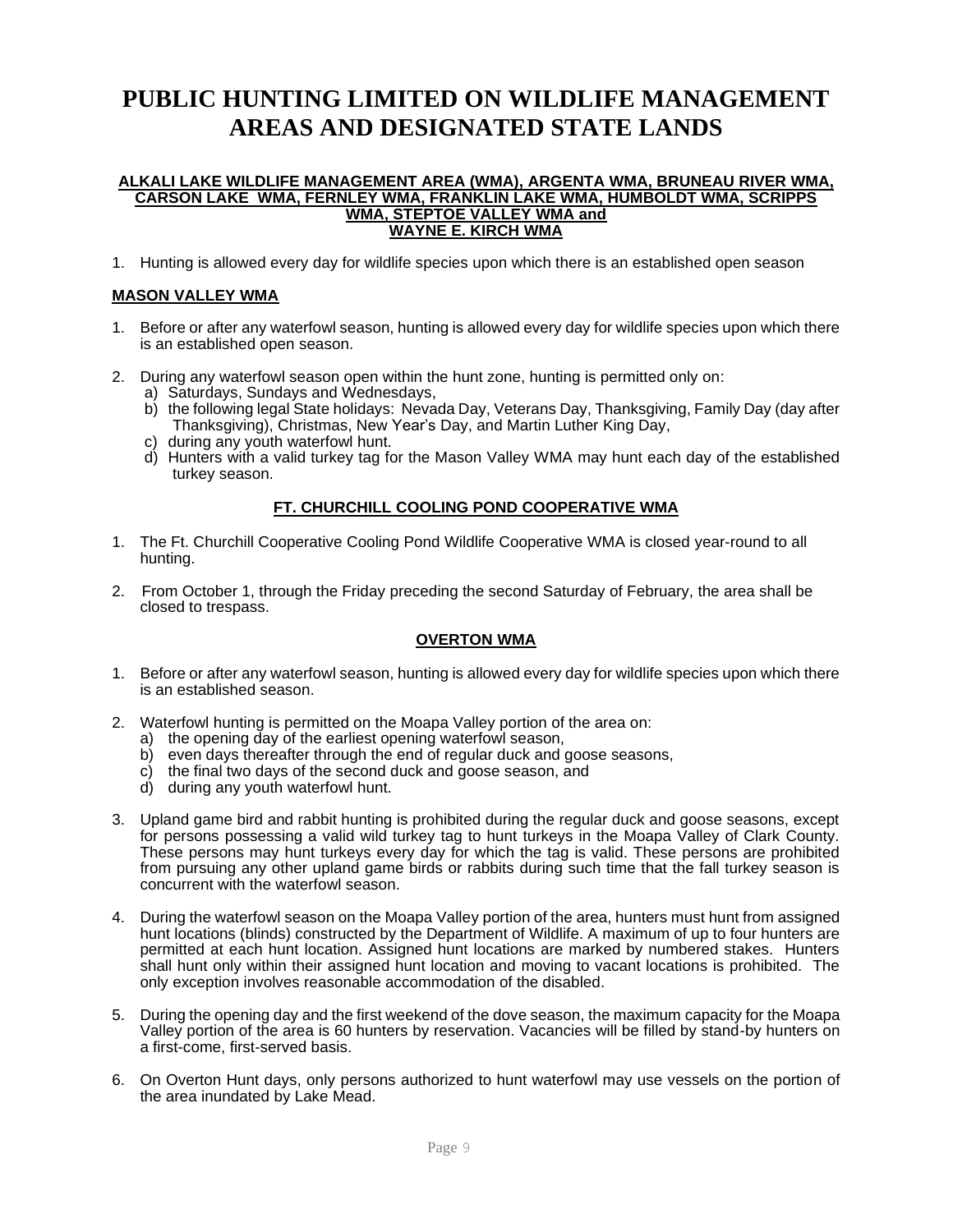### **KEY PITTMAN WMA**

- 1. Before or after any waterfowl season, hunting is allowed every day for wildlife species upon which there is an established season.
- 2. Waterfowl hunting is permitted on:
	- a) the opening weekend of the earliest opening waterfowl season within the hunt zone,
	- b) odd-numbered days thereafter through the end of regular duck and goose seasons,
	- c) the final two days of the second duck and goose season, and
	- d) during any youth waterfowl hunt.
- 3. The maximum hunter capacity during the opening day of duck season and the opening day of goose season will be 55 at any time.
- 4. All hunters will check-in and out at the main entrance and will park in designated parking areas only. No vehicles are allowed on the area during the hunting season.
- 5. The area is closed to fishing during the waterfowl season.
- 6. No motorized boats are allowed on the area during the waterfowl season.

#### **OVERTON-KEY PITTMAN HUNTER RESERVATION SYSTEM**

- 1. To guarantee an opportunity to hunt, reservations must be made for the following specified days of each hunt listed:
	- The Key Pittman WMA
		- a) The earliest opening day of the general duck and goose seasons.

#### The Moapa Valley portion of the Overton WMA

- Opening day and the first weekend of the dove season.
- b) The entirety of any open waterfowl season.

Special Regulation for the Moapa Valley Portion of the Overton WMA: A person or their representative applying for reservations for group hunting will be limited to up to four hunters per party.

- 2**.** Dove Reservation Process:
- Hunters wishing to make reservations for opening day and the first weekend of the dove season at the Overton WMA will do so via an online application process detailed on the NDOW web site at www.ndow.org. Unless their privilege is limited or revoked pursuant to law, any resident or nonresident is eligible to have their name included on one application for each hunt day for which reservations are required. A person whose name appears on more than one application for each hunt day for which reservations are required will *not be accepted*. Hunters will be permitted to draw only one reservation during this application process unless there are less than 60 applicants on a day for which reservations are required. The Department will accept applications received for the dove hunt at the Overton WMA through the internet at [www.ndowlicensing.com](http://www.ndowlicensing.com/) beginning July 1 through July 21. The results of the draw will be posted on or before the last Friday in July. Draw results information will not be provided in any way before the draw results are posted online. Successful applicants will receive a reservation confirmation by email. Successful reservation holders will be allowed to substitute one person of a hunt party, but that substitute must not have been an applicant in the application process or part of a standby group.
- 3**.** Waterfowl Opening Day/Weekend Reservation Process:

Hunters wishing to make reservations for the first two hunt days of the earliest opening duck and goose seasons at the Overton WMA and the opening day of the duck and goose seasons at the Key Pittman WMA will do so via an application process detailed on the NDOW web site at www.ndow.org. Unless their privilege is limited or revoked pursuant to law, any resident or nonresident is eligible to have their name included on one application for each hunt day for which reservations are required. A person whose name appears on more than one application for each hunt day for which reservations are required will be rejected from the drawing. For the Overton WMA, hunters will be permitted to draw only one reservation through the mail-in application process unless there are available blinds on a day for which mail-in reservations are required. Applications for these waterfowl hunt days shall be received at the Headquarters Office in Reno (through a postal service only) no later than the second Wednesday